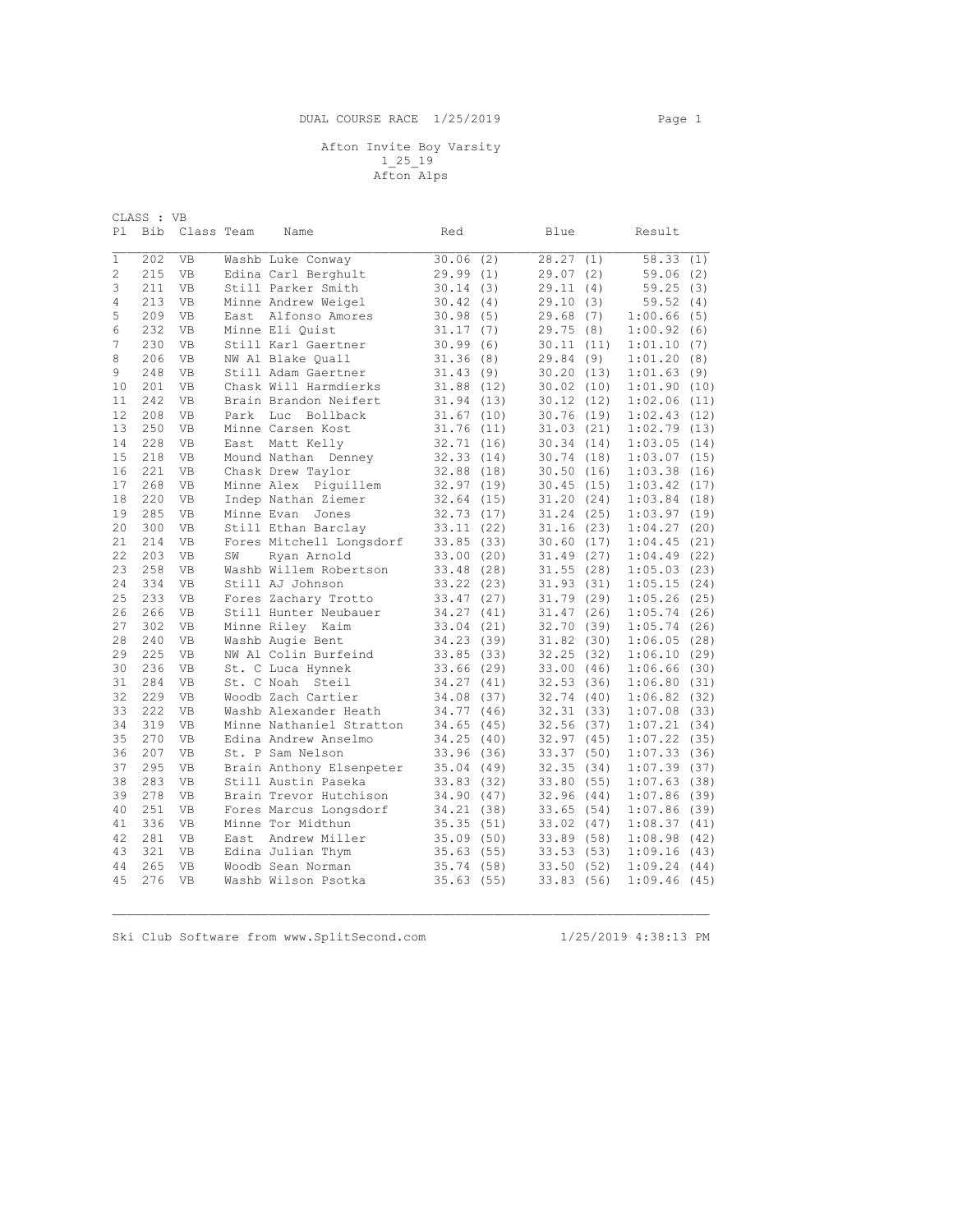## Afton Invite Boy Varsity 1\_25\_19 Afton Alps

|    | CLASS : VB |            |      |                          |       |       |            |       |             |      |
|----|------------|------------|------|--------------------------|-------|-------|------------|-------|-------------|------|
| P1 | Bib        | Class Team |      | Name                     | Red   |       | Blue       |       | Result      |      |
|    |            |            |      |                          |       |       |            |       |             |      |
| 46 | 329        | <b>VB</b>  |      | Brain Kam Lee            | 35.60 | (54)  | 33.92      | (59)  | 1:09.52     | (46) |
| 47 | 247        | <b>VB</b>  |      | Woodb Matthew Sorensen   | 35.82 | (59)  | 33.83(56)  |       | 1:09.65(47) |      |
| 48 | 303        | <b>VB</b>  |      | Fores Aaron Bloomberg    | 35.68 | (57)  | 34.05(61)  |       | 1:09.73     | (48) |
| 49 | 304        | <b>VB</b>  |      | Edina Tommy Bowers       | 36.90 | (71)  | 33.42 (51) |       | 1:10.32(49) |      |
| 50 | 239        | <b>VB</b>  |      | Chask Tanner Dussault    | 36.39 | (65)  | 34.18 (63) |       | 1:10.57     | (50) |
| 51 | 293        | <b>VB</b>  |      | Washb Owen Hemer         | 36.73 | (67)  | 34.10 (62) |       | 1:10.83(51) |      |
| 52 | 273        | <b>VB</b>  |      | Mound Caleb<br>Denney    | 36.14 | (61)  | 34.71 (65) |       | 1:10.85(52) |      |
| 53 | 282        | VB         |      | Woodb Ethan Johnson      | 37.16 | (73)  | 33.98      | (60)  | 1:11.14(53) |      |
| 54 | 290        | VB         |      | Mound Tien Foudray       | 35.41 | (52)  | 35.88 (72) |       | 1:11.29(54) |      |
| 55 | 259        | VB         | SW   | Eli Showalter-Loch       | 38.04 | (80)  | 33.33      | (48)  | 1:11.37     | (55) |
| 56 | 264        | <b>VB</b>  | East | Jack Lowe                | 36.74 | (68)  | 35.07      | (66)  | 1:11.81     | (56) |
| 57 | 310        | <b>VB</b>  |      | Washb Jaxson Moore       | 36.60 | (66)  | 35.33      | (68)  | 1:11.93     | (57) |
| 58 | 235        | <b>VB</b>  |      | Annan Rogan Kuser        | 38.06 | (81)  | 34.23 (64) |       | 1:12.29(58) |      |
| 59 | 307        | <b>VB</b>  |      | Mound Thomas Mulhearn    | 36.12 | (60)  | 36.57      | (82)  | 1:12.69(59) |      |
| 60 | 261        | <b>VB</b>  |      | NW Al Christian Burfeind | 37.44 | (76)  | 35.43      | (69)  | 1:12.87(60) |      |
| 61 | 252        | <b>VB</b>  |      | Edina Gavin Richards     | 40.07 | (99)  | 32.87      | (42)  | 1:12.94     | (61) |
| 62 | 337        | <b>VB</b>  |      | Fores Luke Ulbricht      | 37.66 | (78)  | 35.57      | (70)  | 1:13.23(62) |      |
| 63 | 238        | <b>VB</b>  |      | Robbi Carter Schoenberg  | 37.28 | (75)  | 36.06      | (75)  | 1:13.34(63) |      |
| 64 | 320        | VB         |      | Fores Jacob Gervais      | 36.80 | (69)  | 36.73 (84) |       | 1:13.53(64) |      |
| 65 | 312        | <b>VB</b>  |      | Brain Parker Linn        | 37.66 | (78)  | 36.13(76)  |       | 1:13.79     | (65) |
| 66 | 317        | <b>VB</b>  |      | Still Bailey Helke       | 42.77 | (104) | 31.03      | (21)  | 1:13.80     | (66) |
| 67 | 216        | <b>VB</b>  |      | Annan Tommy Becker       | 33.24 | (24)  | 41.12 (107 |       | 1:14.36     | (67) |
| 68 | 315        | <b>VB</b>  | East | Mitch Mueller            | 37.22 | (74)  | 37.22      | (89)  | 1:14.44     | (68) |
| 69 | 316        | <b>VB</b>  |      | Woodb Max Mueller        | 38.54 | (85)  | 35.98 (74) |       | 1:14.52(69) |      |
| 70 | 292        | <b>VB</b>  |      | Chask Blake Wosje        | 38.43 | (84)  | 36.53(81)  |       | 1:14.96(70) |      |
| 71 | 256        | VB         |      | Robbi Jackson Kubitschec | 38.65 | (86)  | 36.80 (85) |       | 1:15.45(71) |      |
| 72 | 333        | <b>VB</b>  |      | Woodb Alex Misura        | 39.14 | (91)  | 36.38 (79) |       | 1:15.52     | (72) |
| 73 | 327        | VB         |      | Washb Emmet Sutton       | 39.28 | (94)  | 36.32      | (77)  | 1:15.60(73) |      |
| 74 | 340        | <b>VB</b>  |      | Mound David Von Deskuty  | 39.00 | (89)  | 36.99      | (87)  | 1:15.99     | (74) |
| 75 | 311        | <b>VB</b>  | SW   | Simon Showalter-Lo       | 38.42 | (83)  | 37.61(93)  |       | 1:16.03(75) |      |
| 76 | 237        | VB         |      | Mound Connor Soule       | 33.68 | (31)  | 42.48 (110 |       | 1:16.16(76) |      |
| 77 | 224        | <b>VB</b>  |      | Brain Gavin Hoelzel      | 34.94 | (48)  | 41.23      | (109  | 1:16.17     | (77) |
| 78 | 306        | <b>VB</b>  |      | St. C Liam White         | 39.22 | (92)  | 37.25(90)  |       | 1:16.47     | (78) |
| 79 | 223        | <b>VB</b>  | SW   | Lukas Casperson          | 38.99 | (88)  | 37.69(94)  |       | 1:16.68     | (79) |
| 80 | 288        | <b>VB</b>  |      | Annan Ben Trutwin        | 40.02 | (98)  | 36.94      | (86)  | 1:16.96(80) |      |
| 81 | 243        | <b>VB</b>  |      | NW Al William Klabunde   | 36.94 | (72)  | 40.10 (103 |       | 1:17.04     | (81) |
| 82 | 241        | <b>VB</b>  | SW   | Erik Arnold              | 36.15 | (62)  | 41.22      | (108  | 1:17.37(82) |      |
| 83 | 279        | VB         |      | NW Al William Karkoc     | 39.25 | (93)  | 38.15      | (95)  | 1:17.40     | (83) |
| 84 | 253        | <b>VB</b>  |      | Annan Andy Becker        | 44.21 | (109  | 33.33(48)  |       | 1:17.54(84) |      |
| 85 | 244        | <b>VB</b>  |      | St. P Gunnar Swee        | 38.79 | (87)  | 38.76 (99) |       | 1:17.55     | (85) |
| 86 | 246        | <b>VB</b>  | East | Jayden Sailer            | 44.96 | (111) | 32.81(41)  |       | 1:17.77(86) |      |
| 87 | 332        | VB         | East | Charlie Miller           | 40.40 | (101  | 37.42(92)  |       | 1:17.82     | (87) |
| 88 | 254        | <b>VB</b>  |      | St. C Issac McMullen     | 42.91 | (105) | 35.18      | (67)  | 1:18.09     | (88) |
| 89 | 227        | <b>VB</b>  | Park | Zac Bollback             | 39.96 | (96)  | 38.16 (96) |       | 1:18.12     | (89) |
| 90 | 205        | <b>VB</b>  |      | Brain Max Darkow         | 34.44 | (43)  | 44.79      | (114) | 1:19.23     | (90) |
|    |            |            |      |                          |       |       |            |       |             |      |

 $\mathcal{L}_\mathcal{L} = \{ \mathcal{L}_\mathcal{L} = \{ \mathcal{L}_\mathcal{L} = \{ \mathcal{L}_\mathcal{L} = \{ \mathcal{L}_\mathcal{L} = \{ \mathcal{L}_\mathcal{L} = \{ \mathcal{L}_\mathcal{L} = \{ \mathcal{L}_\mathcal{L} = \{ \mathcal{L}_\mathcal{L} = \{ \mathcal{L}_\mathcal{L} = \{ \mathcal{L}_\mathcal{L} = \{ \mathcal{L}_\mathcal{L} = \{ \mathcal{L}_\mathcal{L} = \{ \mathcal{L}_\mathcal{L} = \{ \mathcal{L}_\mathcal{$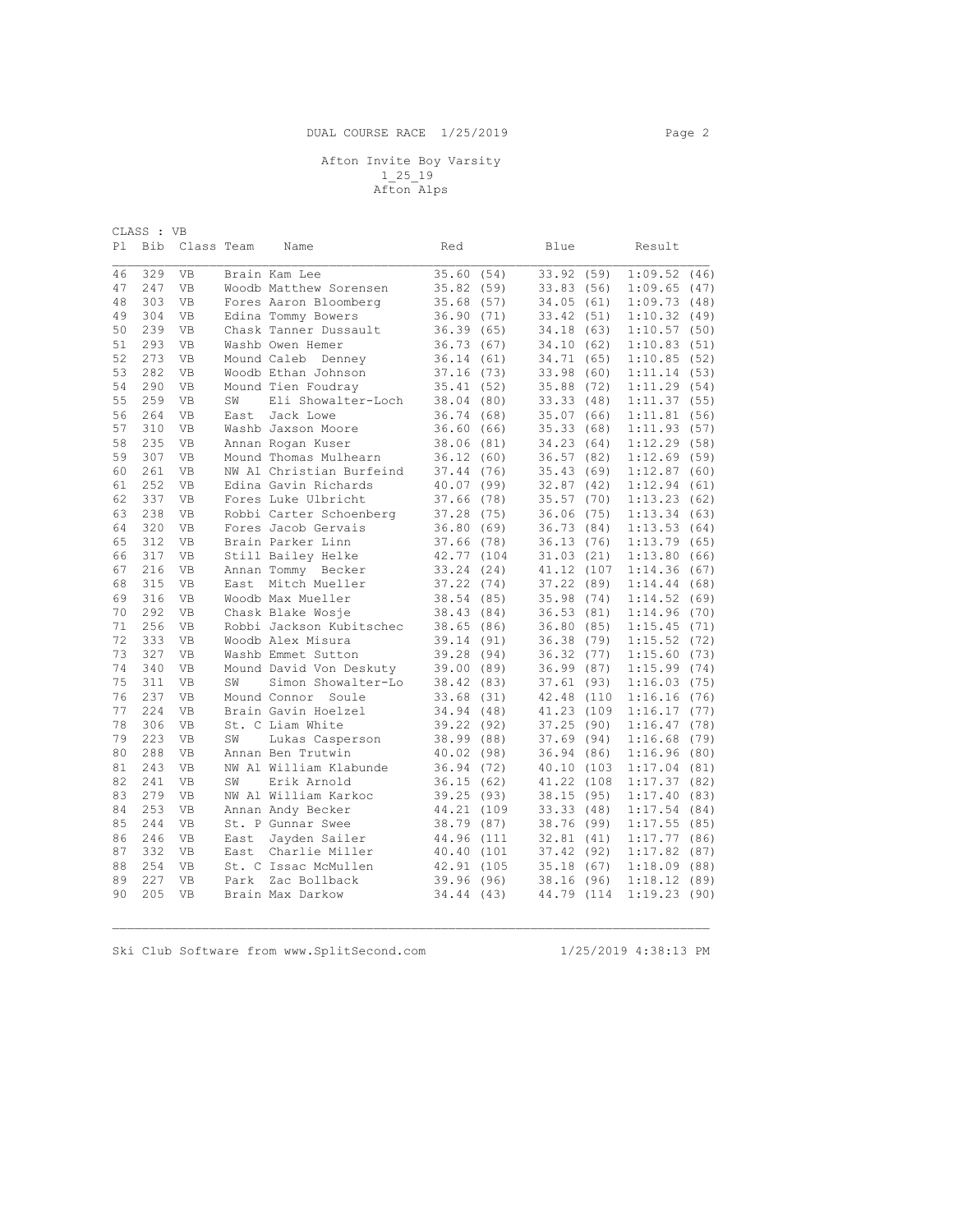## Afton Invite Boy Varsity 1\_25\_19 Afton Alps

| CLASS : VB |         |            |      |                          |                    |             |                 |  |
|------------|---------|------------|------|--------------------------|--------------------|-------------|-----------------|--|
| Pl         | Bib     | Class Team |      | Name                     | Red                | Blue        | Result          |  |
|            |         |            |      |                          |                    |             |                 |  |
| 91         | 274     | VB         |      | Robbi Owen Smith         | 40.33 (100         | 39.74 (102  | 1:20.07(91)     |  |
| 92         | 296     | VB         |      | NW Al Peter Melby        | 40.42 (102         | 39.70 (101  | 1:20.12(92)     |  |
| 93         | 217     | VB         |      | St. C Henry Muller       | 47.56 (117         | 32.66(38)   | 1:20.22(93)     |  |
| 94         | 272     | VB         |      | St. C Sam Smith          | 40.50 (103         | 40.26 (105  | 1:20.76(94)     |  |
| 95         | 326     | VB         |      | Chask Logan Michael      | 43.22 (107         | 38.51 (98)  | 1:21.73(95)     |  |
| 96         | 267     | VB         |      | St. C Jake Wimmer        | 33.92(35)          | 48.99 (123  | 1:22.91(96)     |  |
| 97         | 299     | VB         |      | Woodb Andrew Sorensen    | 46.92 (116         | 36.64 (83)  | 1:23.56(97)     |  |
| 98         | 308     | VB         |      | Robbi Andrew Ganger      | 43.12 (106         | 40.69 (106  | 1:23.81(98)     |  |
| 99         | 219     | VB         |      | Robbi Matthew Shaprio    | 39.63(95)          | 44.40 (113  | 1:24.03(99)     |  |
|            | 100 226 | VB         |      | St. P Alex Kamenov       | 37.47(77)          | 46.92 (119  | 1:24.39 (100    |  |
|            | 101 309 | VB         |      | Chask Parker Dussault    | 49.24 (120         | 35.89 (73)  | $1:25.13$ (101  |  |
|            | 102 255 | VB         |      | Mound Cole Garlock       | 35.41(52)          | 52.01 (125  | 1:27.42 (102    |  |
|            | 103 341 | VB         |      | Robbi Jameson Kubitschec | 45.90 (113         | 43.93 (112) | $1:29.83$ (103  |  |
|            | 104 289 | VB         |      | St. C Jake Aga           | 45.00 (112         | 44.83 (115  | $1:29.83$ (103  |  |
|            | 105 338 | VB         |      | Edina Cal Christianson   | 36.30(63)          | 53.73 (126  | 1:30.03 (105    |  |
|            | 106 328 | VB         | SW   | Tommy Laumbach           | 36.36(64)          | 54.19 (127  | $1:30.55$ (106  |  |
|            | 107 322 | VB         |      | Annan Riley Matthiesen   | 46.02 (114         | 44.87 (116  | 1:30.89 (107    |  |
|            | 108 325 | VB         |      | Robbi Tony Rausch        | 46.08 (115         | 45.29 (118) | 1:31.37 (108    |  |
|            | 109 314 | VB         |      | St. P Joseph Thompson    | 43.37 (108         | 49.59 (124  | 1:32.96 (109    |  |
|            | 110 291 | VB         |      | Robbi Zerind Spore       | 50.39 (122         | 42.92 (111  | $1:33.31$ (110  |  |
|            | 111 294 | VB         | SW   | Jonas Geere              | 39.04 (90)         | 55.10 (128) | 1:34.14 (111    |  |
|            | 112 313 | VB         |      | NW Al Drew Beckstrand    | 48.00 (118         | 47.04 (120  | $1:35.04$ (112) |  |
|            | 113 280 | VB         |      | St. P Andrew Shuros      | 39.97(97)          | 55.45 (129  | 1:35.42 (113    |  |
|            | 114 339 | VB         |      | Annan Kirkland Allen     | 48.50 (119         | 48.61 (122) | $1:37.11$ (114  |  |
|            | 115 330 | VB         |      | NW Al Ben Kiesow         | 49.99 (121         | 47.59 (121  | 1:37.58 (115    |  |
|            | 116 210 | VB         |      | Woodb Andrew Thompson    | DNF                | 29.33(5)    |                 |  |
|            | 117 212 | VB         |      | St. C Ben Nelson         | <b>DSQ</b>         | 29.48(6)    |                 |  |
|            | 118 249 | VB         |      | St. C Austin Stolt       | DNF                | 30.92(20)   |                 |  |
|            | 119 286 | VB         |      | Fores Jack Callahan      |                    | 32.52(35)   |                 |  |
|            | 120 301 | VB         |      | St. C Grant Mueffleman   | DNF                | 32.88(43)   |                 |  |
|            | 121 298 | VB         | East | Griffin DiTeodoro        |                    | 35.73 (71)  |                 |  |
|            | 122 335 | VB         |      | St. C Jonah Olson        | DNF                | 36.36(78)   |                 |  |
|            | 123 318 | VB         |      | St. C Ian Heinen         | <b>DSQ</b>         | 36.48 (80)  |                 |  |
|            | 124 262 | VB         |      | St. P Adam Nelson        |                    | 37.06 (88)  |                 |  |
|            | 125 257 | VB         |      | Chask Colin Shannon      | DNF                | 37.39 (91)  |                 |  |
|            | 126 245 | VB         |      | Park Mike Fenske         | <b>DSQ</b>         | 38.49 (97)  |                 |  |
|            | 127 231 | VB         |      | St. C Louie Stuck        | $\mathop{\rm DNF}$ | 39.44 (100  |                 |  |
|            | 128 305 | VB         |      | Annan Arthur Kjaer       |                    | 40.21 (104  |                 |  |
|            |         |            |      |                          |                    |             |                 |  |
|            | 129 297 | VB         |      | St. P Jorgen Holbrook    | DNF                | 44.99 (117  |                 |  |
|            | 130 260 | VB         |      | Brain Cal Madison        | 33.42(25)          | DNF         |                 |  |
|            | 131 331 | VB         |      | St. P Luca Boudet        | 44.65 (110         | DNF         |                 |  |
|            | 132 271 | VB         |      | Annan Coagher Kuser      | 52.77 (123         | DNF         |                 |  |
|            | 133 234 | VB         |      | Edina Tanner Hopkins     | 33.43(26)          |             |                 |  |
|            | 134 269 | VB         |      | Fores Michael Ochsenbau  | 33.66(29)          |             |                 |  |
|            | 135 287 | <b>VB</b>  |      | Edina Porter Johnson     | 34.51 (44)         |             |                 |  |

 $\mathcal{L}_\mathcal{L} = \{ \mathcal{L}_\mathcal{L} = \{ \mathcal{L}_\mathcal{L} = \{ \mathcal{L}_\mathcal{L} = \{ \mathcal{L}_\mathcal{L} = \{ \mathcal{L}_\mathcal{L} = \{ \mathcal{L}_\mathcal{L} = \{ \mathcal{L}_\mathcal{L} = \{ \mathcal{L}_\mathcal{L} = \{ \mathcal{L}_\mathcal{L} = \{ \mathcal{L}_\mathcal{L} = \{ \mathcal{L}_\mathcal{L} = \{ \mathcal{L}_\mathcal{L} = \{ \mathcal{L}_\mathcal{L} = \{ \mathcal{L}_\mathcal{$